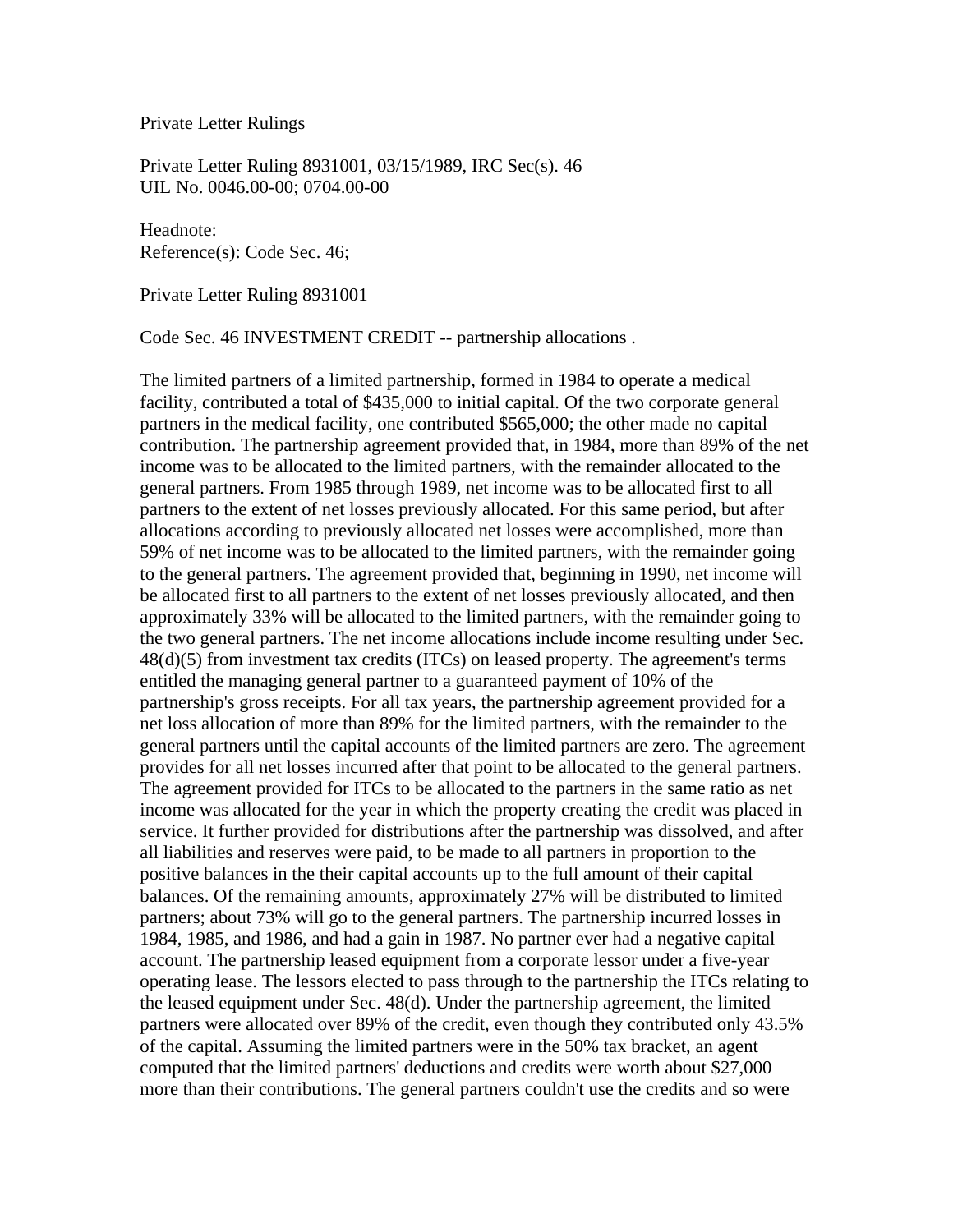trading early credits and losses for higher percentages of net income in later years. RULED: In technical advice, the IRS ruled that Reg. 1.46-3(f)(2)(i) doesn't support the use of the net income allocations found in the partnership agreement for 1984 and 1985: those allocations don't reflect the real economic profit-sharing arrangement of the partners. Reg.  $1.46-3(f)(2)(i)$  requires that the general profits ratio reflect the real economics of the partners' profit-sharing arrangement. The partnership's ITCs must be allocated in accordance with the general profits ratio that reflects the partners' interests in the partnership. The allocation for 1984 does not satisfy the substantiality test of Reg. 1.704-1(b)(2)(iii), and the same is likely true for 1985. The partnership's net income allocation for 1984 and 1985 was not sustainable under prior law. The agent should make a facts-and-circumstances determination of the partners' interests in the partnership and should calculate the proper ITC allocations for 1984 and 1985 under Reg. 1.46-3(f)(2)(i) using the general profit-sharing ratio that reflects those interests instead of the net income allocations found in the partnership agreement. The tax avoidance the partnership sought was flagrant: the 1984 and 1985 net income allocations were never made. The net income allocations served no purpose except to support artificially high investment tax credit allocations to the limited partners. (Technical Advice Memorandum)

Full Text: March 15, 1989

Whether the allocations of the investment tax credit ("ITC") made by Partnership for 1984 and 1985 are correct.

# Facts

Partnership is a limited partnership formed in 1984 which files its tax return on a calendar year basis. The limited partners contributed \$ 435,000 to initial capital, the general partners \$ 565,000. One of the two general partners contributed the entire \$ 565,000, the other made no capital contribution. Partnership was formed to establish, operate, and manage a medical facility.

At the time of th formation of Partnership, the general partners were newly formed corporations. Partnership's private placement memorandum ("PPM") states that, because it is anticipated that Partnership will generate deductions in excess of income in early years, and because it is not anticipated that Partnership will experience significant positive cash flow in such years, an investment in Partnership is best suited for persons who have substantial income from other sources which is subject to high rates of federal income tax.

Section 6 of the partnership agreement provides for the allocation of net income, net loss, and tax credits.

For the tax year 1984, 89.71875 percent of the net income is allocated to the limited partners, and the remainder to the general partners. For the period January 1, 1985, through December 31, 1989, the allocation of net income is first to all partners to the extent of net losses previously allocated to them in proportion to such prior net loss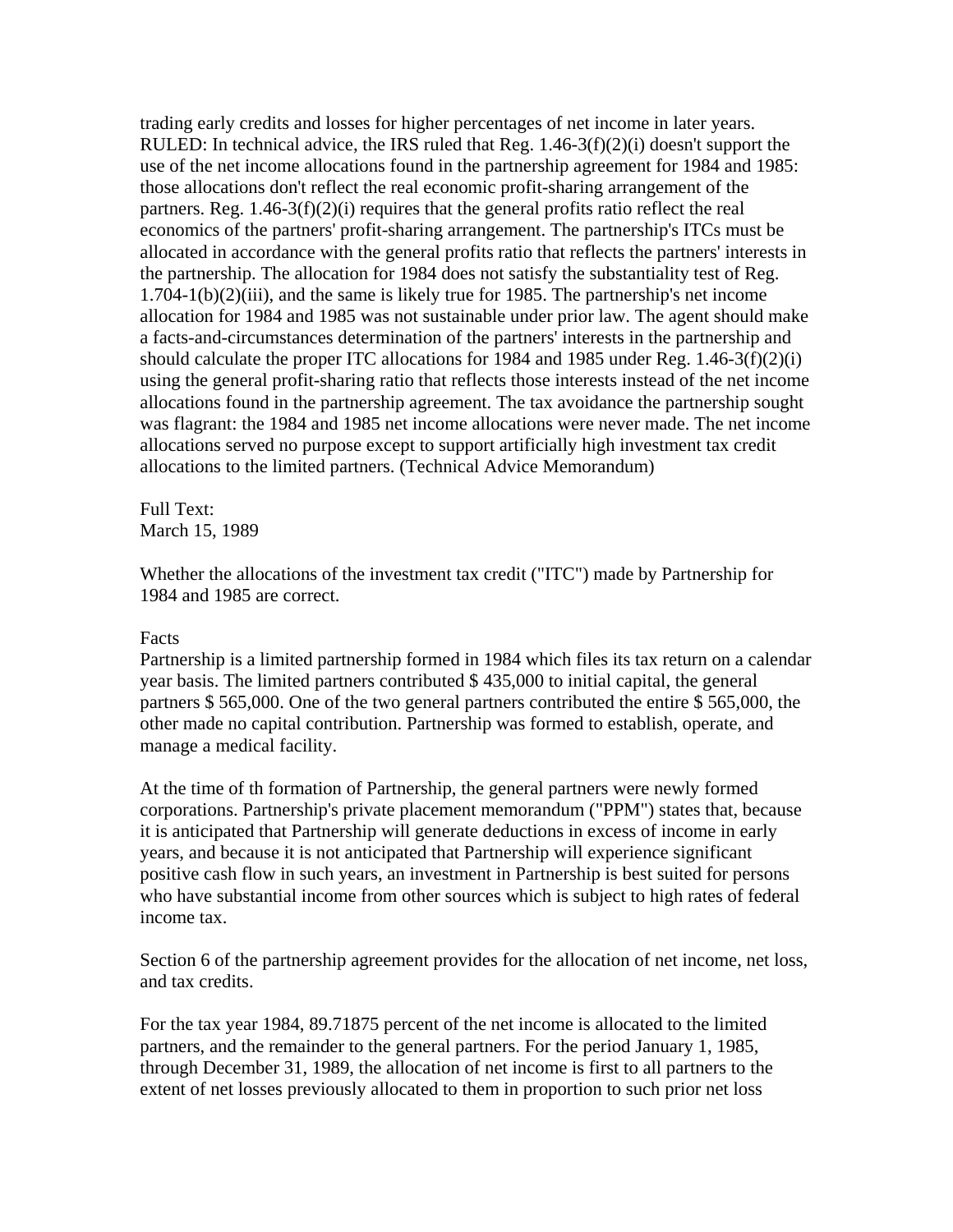allocations, taking into account any net income previously allocated. Thereafter, during the 1985 through 1989 period, 59.81250 percent of the net income is allocated to the limited partners and the remainder to the general partners. Beginning January 1, 1990, net income is allocated first to all partners to the extent of net losses previously allocated, and thereafter 32.62500 percent to the limited partners and the remainder to the general partners. The net income allocations include the income resulting under section 48(d)(5) from ITCs on leased property.

The managing general partner is entitled under the partnership agreement to a guaranteed payment of 10 percent of the gross receipts of the partnership. Such partner is also entitled to an incentive management fee for the years 1987-89. The incentive fee is determined by taking 35 percent of revenues in excess of specified minimum revenues in the partnership agreement. However, the incentive fee cannot exceed 35 percent of cash available for distribution.

For all tax years, net losses are allocated 89.71875 percent to the limited partners and the remainder to the general partners until the capital accounts of the limited partners are zero. Thereafter, net losses are allocated 100 percent to the general partners.

ITCs are allocated to the partners in the same ratio as net income is allocated (or would be allocated if there were net income for such year) for the year in which the property to which the tax credit relates is placed in service.

Section 5 of the partnership agreement controls distributions of cash from operations as well as distributions upon dissolution of Partnership.

Distributions from operations are to be made first to the holders of certain loans, in proportion to the then outstanding principal balances, up to the full extent of the total principal amount of such loans. Once such loans are paid, for any year ending prior to January 1, 1990, 59.81250 percent of the cash from operations available for distribution will be distributed to the limited partners and the remainder to the general partners. For any period beginning after December 31, 1989, 32.62500 percent of such cash will be distributed to the limited partners and the remainder to the general partners.

Upon dissolution of Partnership, and after provision for the payment of Partnership's liabilities, the setting up of reserves for contingent, unforeseen, and not-yet-payable liabilities, and the repayment of partner loans and additional capital contributions, distributions are made to all partners in proportion to the positive balances in their capital accounts, up to the full amount of such capital account balances, after giving effect to all allocations of net income, gain, net losses, deductions, and all previous distributions. Any remaining amount will be distributed 27.1875 percent to the limited partners and 72.8125 percent to the general partners. The partnership agreement did not contain a deficit makeup provision. Nor were the limited partners obligated to contribute a fixed additional amount to the partnership. However, section 4.4 of the partnership agreement provides that limited partners who have received the return, in whole or part, of their capital contribution may be liable to Partnership for any sum, not in excess of such return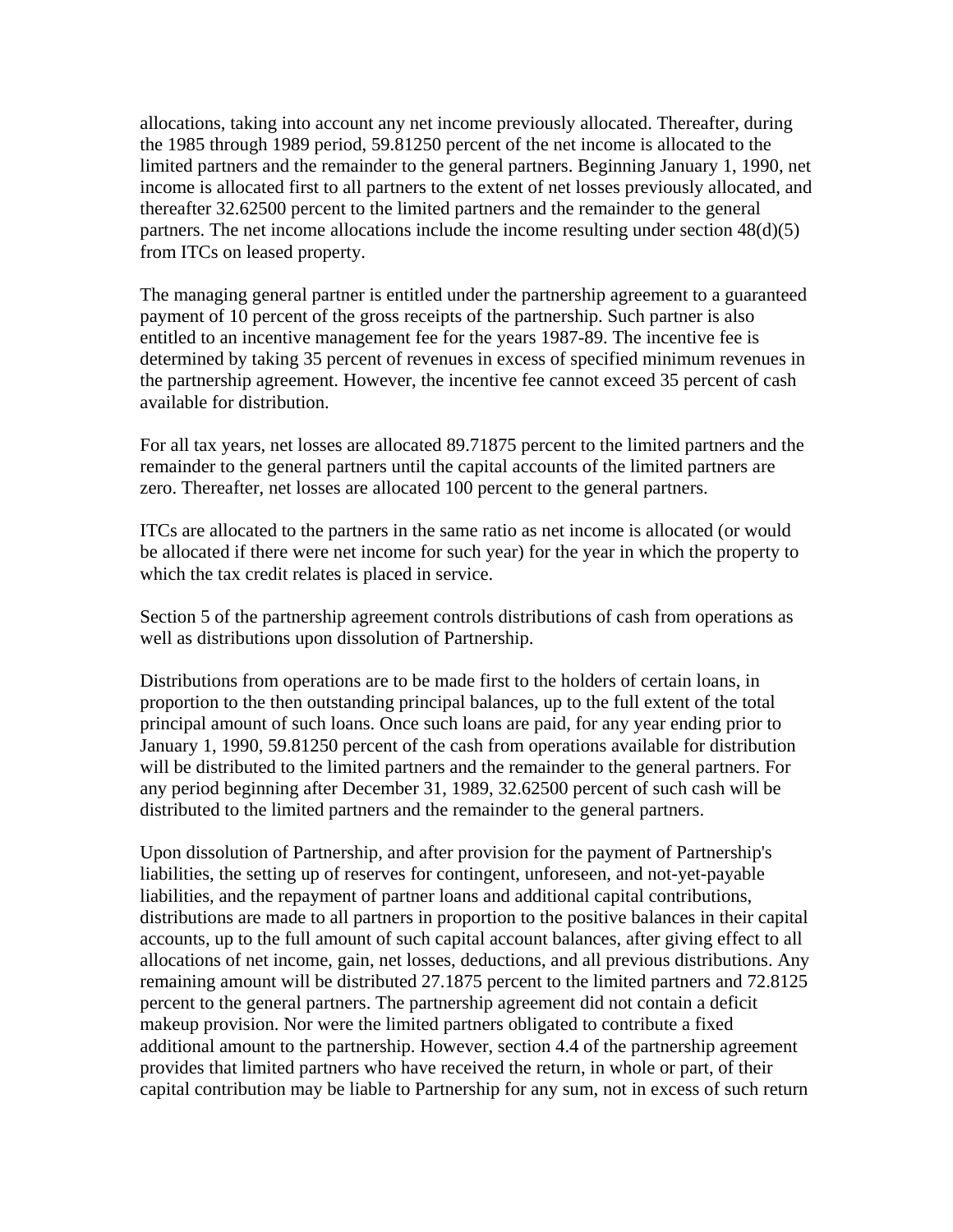with interest, necessary to discharge Partnership's liability to all creditors who extended credit or whose claims arose before such return. In addition, limited partners are liable under section 4.3.3 of the partnership agreement for their pro rata share of a portion of the lease payments on equipment leased by Partnership under leases entered into in 1984, in the event Partnership is unable to make the lease payments out of partnership funds.

As stated in the PPM, Partnership's income projections for its first five taxable years, prepared prior to the beginning of operations, were as follows:

\$ 244,000 loss in 1984, \$ 49,000 loss in 1985, \$ 173,000 income in 1986,

\$ 152,000 income in 1987, and \$ 135,000 income in 1988. Cash distributions were projected to begin in 1986 in the amount of \$ 86,000, and total \$ 172,00 in 1987 and \$ 165,000 in 1988. Actual income figures for the first four taxable years were as follows: \$ 76,000 loss in 1984, \$ 255,000 loss in 1985, \$ 595,000 loss in 1986 and \$ 624,000 gain in 1987. No partner ever had a negative capital account.

In 1984, Partnership leased certain equipment from a corporate lessor and its affiliates under five-year operating leases. Pursuant to section 48(d) of the Code, which provides for the pass-through of ITCs, the lessors elected to pass through to Partnership the ITCs relating to the leased equipment. For its 1984 and 1985 taxable years, Partnership allocated a qualified investment of

\$ 3,717,781 and \$ 23,661, respectively, among its partners. Pursuant to the terms of the partnership agreement, the limited partners were allocated 89.71875 percent of the credit although they contributed only 43.5 percent of the capital and were expected to receive no distributions or income allocations in excess of 59.8125 percent (other than income allocations that merely offset prior loss allocations).

During the years 1984 and 1985, the limited partners were allocated \$ 331,000 of losses. Assuming the limited partners to be in the 50 percent tax bracket (in accordance with the PPM), the Agent calculated that the limited partners' tax deductions and credits were worth approximately \$ 27,000 more than their contributions. In addition, he concluded that the general partners could not use the ITCs at that time. During the period relevant hereto the general partners had no significant income from any source other than Partnership. Therefore, the general partners were trading early credits and losses (which were of very limited current use to them) for higher percentages of net income in later years.

# Law

Section 1.704-1(b)(4)(ii) of the Income Tax Regulations provides that, with respect to the investment tax credit provided by section 38 of the Internal Revenue Code, allocations of cost or qualified investment made in accordance with section 1.46-3(f) shall be deemed to be made in accordance with the partners' interests in the partnership. Section 1.46-  $3(f)(2)(i)$  states that each partner's share of the basis (or cost) of any section 38 property shall be determined in accordance with the ratio in which the partners divide the general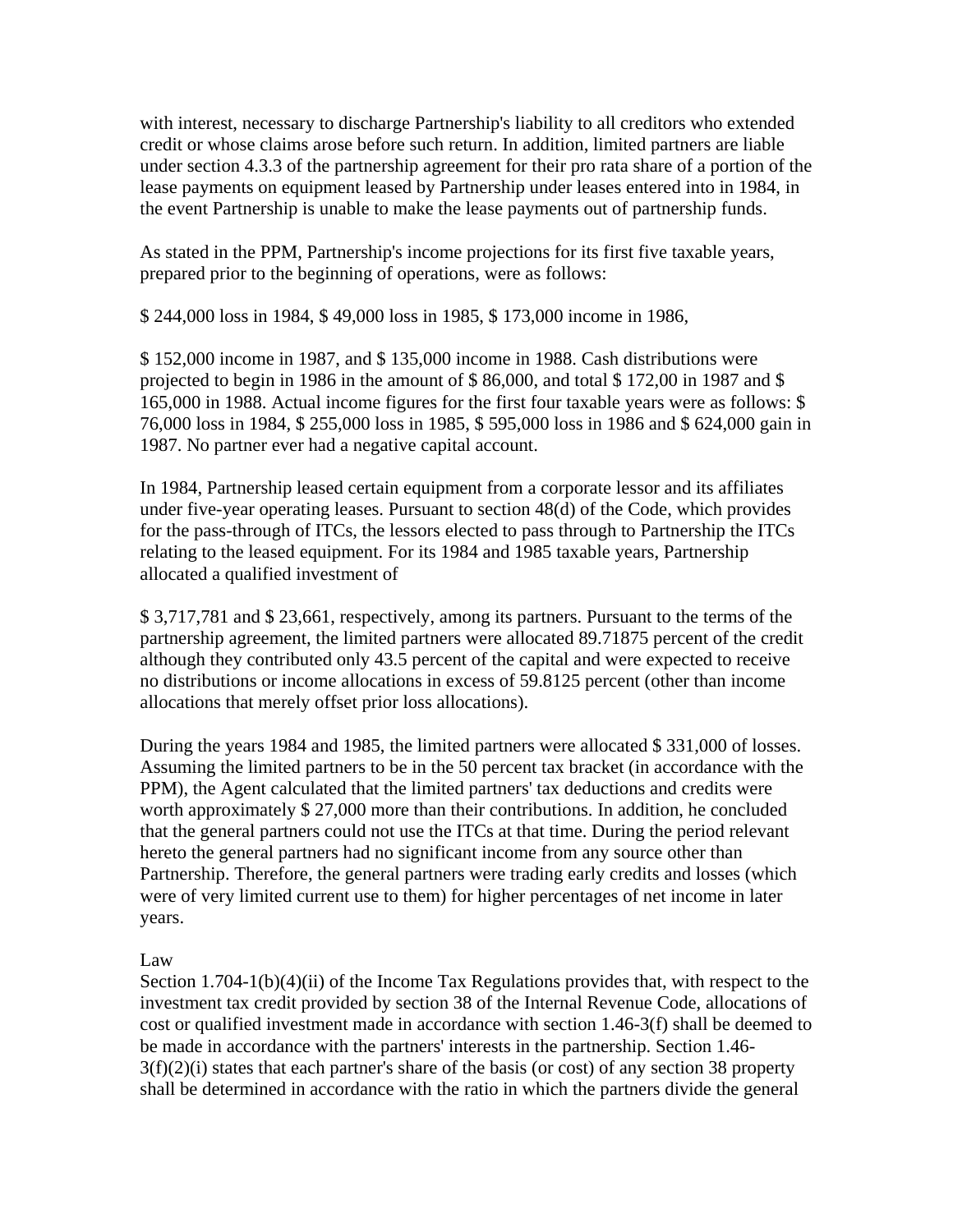profits of the partnership (that is, the taxable income of the partnership as described in section 702(a)(8)), regardless of whether the partnership has a profit or a loss for its taxable year during which the section 38 property is placed in service.

Section 704(a) of the Code provides that a partner's distributive share of income, gain, loss, deduction, or credit shall, except as otherwise provided, be determined by the partnership agreement. Section 704(b) provides, that a partners's distributive share of income, gain, loss, deduction, or credit (or item thereof) shall be determined in accordance with the partner's interest in the partnership if (i) the partnership agreement does not provide as to the partner's distributive share or (ii) the allocation to a partner under the agreement does not have substantial economic effect.

Section 1.704-1(b)(1)(i) of the regulations provides that an allocation in a partnership agreement will be respected if it satisfies any one of the following three tests: (1) The allocation has substantial economic effect in accordance with section 1.704- 1(b)(2); (2) the allocation is in accordance with the partner's interest in the partnership, as described in section  $1.704-1(b)(3)$ ; or (3) the allocation is deemed to be in accordance with the partner's interest in the partnership under one of the special rules in section 1.704-1(b)(4).

Section 1.704-1(b)(2)(i) provides that an allocation has substantial economic effect if it (1) has economic effect and (2) such economic effect is substantial.

In general, under section  $1.704 \cdot 1(b)(2)(ii)$  an allocation has economic effect if (1) the partnership's capital accounts are maintained in accordance with section 1.704-  $1(b)(2)(iv)$ , (2) upon liquidation of the partnership the partnership (or any partner's interest in the partnership) liquidating distributions will be made to the partners in accordance with their positive capital account balances, and (3) partners are unconditionally required to restore the negative balance of their capital accounts to the partnership upon the liquidation of their interests in the partnership. Section 1.704-  $1(b)(2)(ii)(i)$ , relating to the economic effect equivalence test, provides that allocations made to a partner that do not otherwise have economic effect under the section 704(b) regulations shall nevertheless be deemed to have economic effect, provided that as of the end of each partnership taxable year a liquidation of the partnership at the end of such taxable year or at the end of any future year would produce the same economic results to the partners as would occur if the above three requirements had been satisfied, regardless of the economic performance of the partnership.

The regulations articulate the substantiality concept by stating a general rule as to when the economic effect of an allocation will be considered substantial, and by providing specific rules that delineate circumstances under which an allocation will be deemed to be insubstantial even though the general rule is satisfied.

In general, under section  $1.704-1(b)(2)(iii)(a)$  the economic effect of an allocation is considered substantial if there is a reasonable possibility that the allocation will affect substantially the dollar amounts to be received by the partners from the partnership, independent of the tax consequences.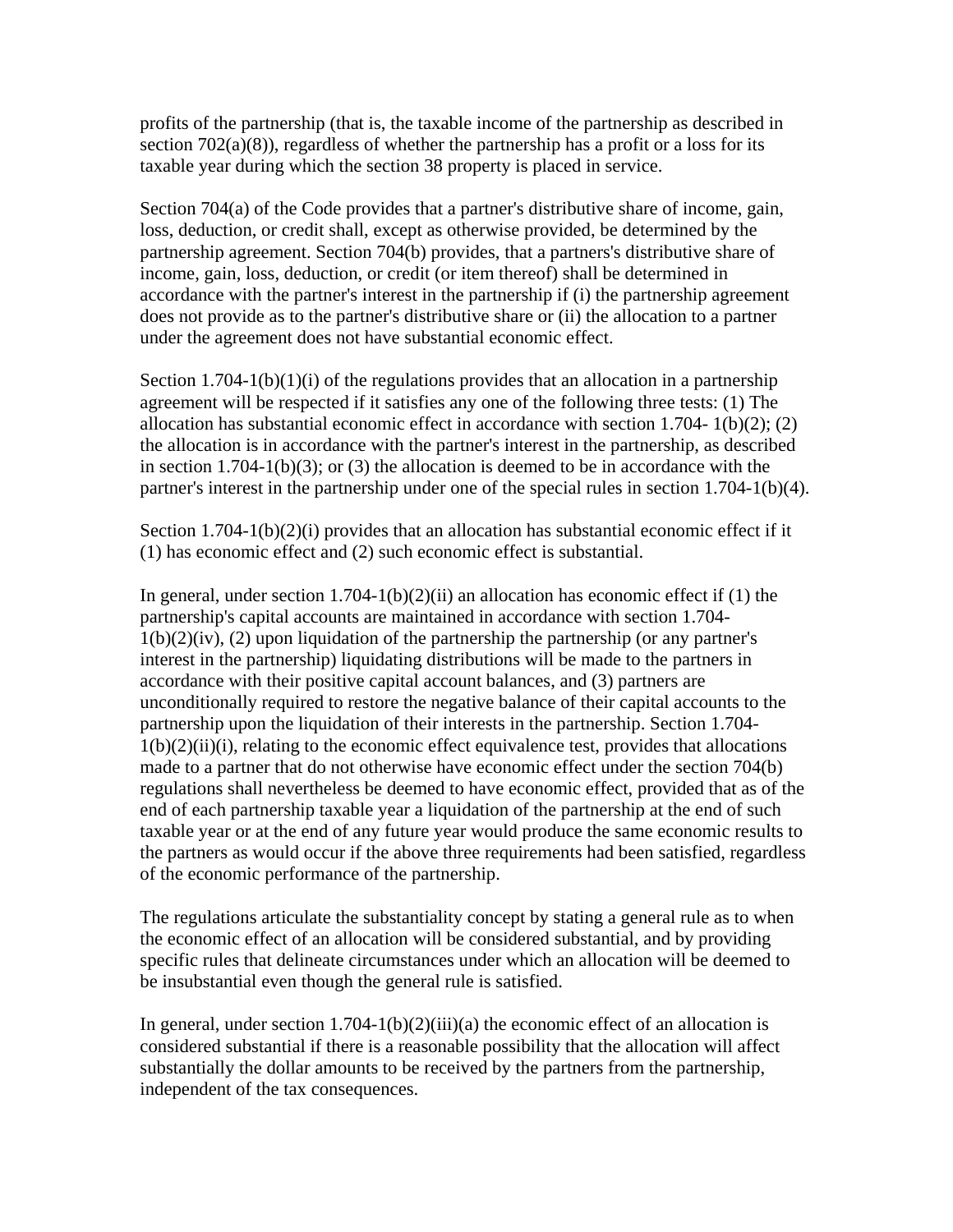One of the exceptions to this general rule, the "transitory allocations" rule of section 1.704-1(b)(2)(iii)(c), renders insubstantial those allocations that have the possibility of largely offsetting one another under the terms of the partnership agreement if, at the time the allocations become part of the partnership agreement, there is a strong likelihood that (1) the net increases and decreases that will be recorded in the partners' respective capital accounts for the taxable years to which the allocations relate will not differ substantially from the net increases and decreases that would be recorded in such partners' respective capital accounts for such years if the original and offsetting allocations were not contained in the partnership agreement, and (2) the total tax liability of the partners (for their respective taxable years in which the allocations will be taken into account) will be less than if the allocations were not contained in the partnership agreement, taking into account tax consequences that result from the interaction of the allocation with partner tax attributes that are unrelated to the partnership. Under section  $1.704-1(b)(2)(iii)(c)$ , a safe harbor provides that, notwithstanding the foregoing, the original and offsetting allocations will not be insubstantial as transitory allocations if, at the time the allocations become part of the partnership agreement, then is a strong likelihood that the offsetting allocations will not, in large part, be made within five years after the original allocations are made.

Under section  $1.704-1(b)(3)$  of the regulations, the determination of a partner's interest in a partnership is made by taking into account all facts and circumstances relating to the economic arrangement of the partners. In determining a partner's interest in the partnership several factors are considered, including (a) the partner's relative contributions to the partnership, (b) the interests of the partners in economic profits and losses, (c) the interests of the partners in cash flow and other non-liquidating distributions, and (d) the rights of the partners to distributions of capital upon liquidation. A partner's interest in a partnership may vary with respect to allocations of income, gain, loss, deduction, or credit.

Under section 1.704-1(b)(1)(ii) of the regulations, the provisions of section 1.704-1(b) are generally effective for partnership taxable years beginning after December 31, 1975. For partnership taxable years beginning after December 31, 1975, but before May 1, 1986, an allocation that is not respected under section 1.704-1(b) nevertheless will be respected under section 704(b) of the Code if such allocation has substantial economic effect or is in accordance with the partners' interests in the partnership as those terms have been interpreted under the relevent case law, the legislative history of the Tax Reform Act of 1976 ("the Act"), and the provisions of section 1.704-1(b) in effect for partnership taxable years beginning before May 1, 1986.

Prior to amendment by the Act, section 704(b) of the Code provided that a partner's distributive share of any item of income, gain, loss, deduction, or credit shall be determined in accordance with his distributive share of taxable income or loss of the partnership for the taxable year if (1) the partnership agreement did not provide as to the partner's distributive share of such item, or (2) the principal purpose of any provision in the partnership agreement with respect to the partner's distributive share of such item is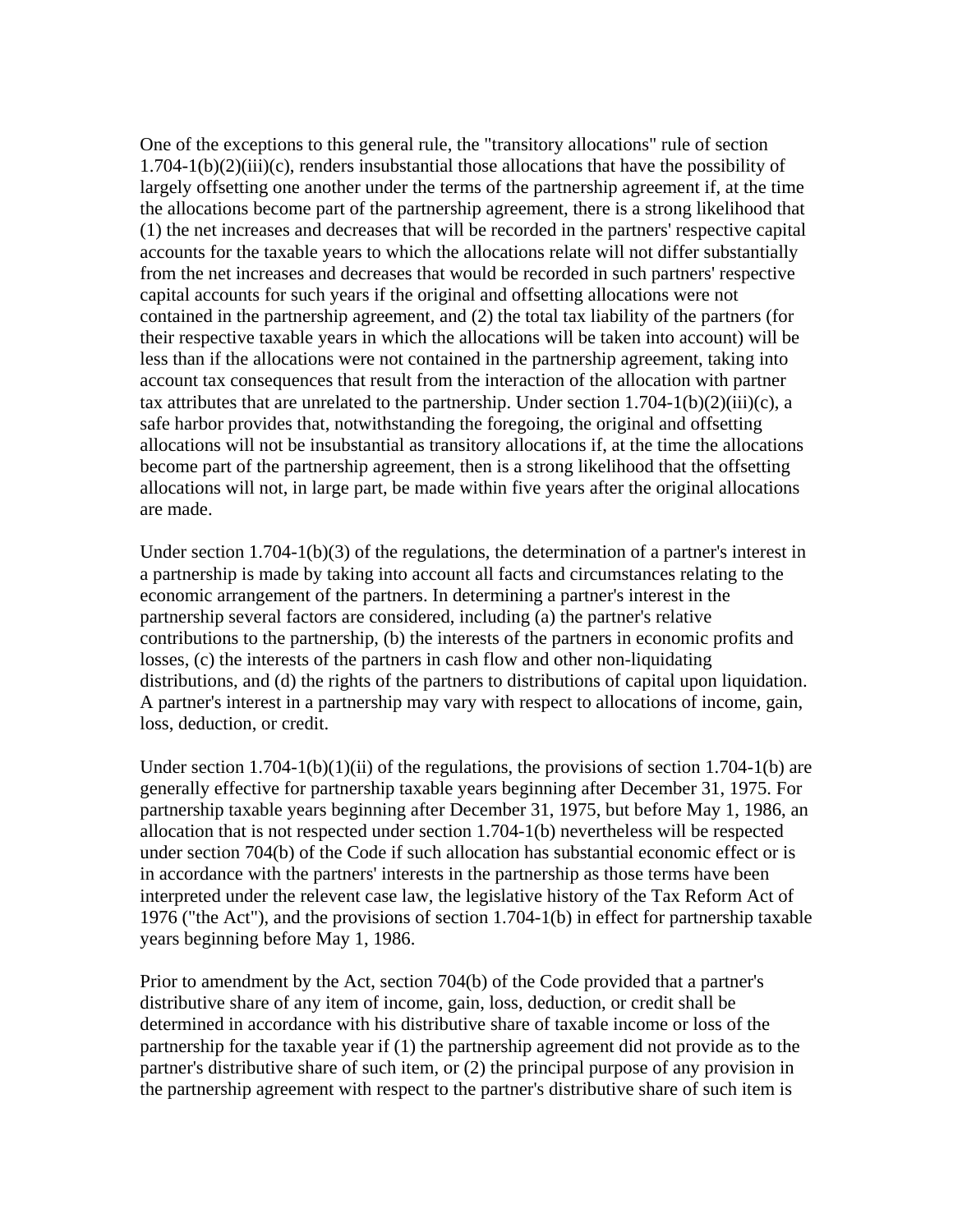the avoidance or evasion of tax. The present "substantial economic effect" language in the current section 704(b) replaces this pre-Act language. The regulations, as in effect prior to the adoption of amended regulations by T.D. 8065, 1986-1 C.B. 254, provided as follows:

In determining whether the principal purpose of any provision in the partnership agreement for a special allocation is the avoidance or evasion of Federal income tax, the provision must be considered in relation to all the surrounding facts and circumstances. Among the relevant circumstances are the following: Whether the partnership or a partner individually has a business purpose for the allocation; whether the allocation has "substantial economic effect", that is, whether the allocation may actually affect the dollar amount of the partners' shares of the total partnership income or loss independently of tax consequences; whether related items of income, gain, loss, deduction, or credit from the same source are subject to the same allocation; whether the allocation was made without recognition of normal business factors and only after the amount of the specially allocated item could reasonably be estimated; the duration of the allocation; and the overall tax consequences of the allocation. (Section 1.704-1(b)(2) prior to amendment in 1985.)

The legislative history of the Act, relating to the amendment of section 704(b) of the Code, stressed the importance of substantial economic effect. After adopting the section 1.704-1(b)(2) (prior to amendment in 1985) definition of substantial economic effect, the Senate report states that " {o} ther factors that could possibly relate to the determination of the validity of an allocation are set forth under the present regulations (Regs. 1.704- 1(b)(2))." The Senate report specifically references, among other things, "the duration of the allocation  $\dots$  and the overall tax consequences of the allocation." Further, "  $\{w\}$  hile there is a difference in language, the intent of the committee amendment and the House bill are essentially the same -- both versions seek to prevent the use of special allocations for tax avoidance purposes, while allowing their use for bona fide business purposes." S. Rep. No. 94-938, 94th Cong., 2d Sess. 99, 100 (1976), 1976-3 (vol. 3) C.B. 49, 137, 138.

#### Discussion

### A. UNDER CURRENT REGULATIONS

A basic question presented by this case is whether the rule provided in section 1.46-  $3(f)(2)(i)$  of the regulations, considered by itself apart from any section 1.704-1(b) considerations, was intended to require the use of all bottom line net income allocations set forth in partnership agreements. The reference to the general profits ratio in that section (having been added to the regulations in 1964 when partnerships were generally not as complex and tax-oriented as they often are today) was based upon the premise that that ratio would reflect the real economics of the partners' profit-sharing arrangement. Where that is not the case the regulation was not intended to, and does not, authorize the use of bottom-line net income allocations for ITC purposes. Therefore, the rule in section 1.46-3(f)(2)(i) does not support Partnership's ITC allocations for 1984 and 1985. Accordingly, those allocations do not satisfy section 1.704-1(b)(4)(ii), and Partnership's ITCs must be allocated under section  $1.46-3(f)(2)(i)$  in accordance with the general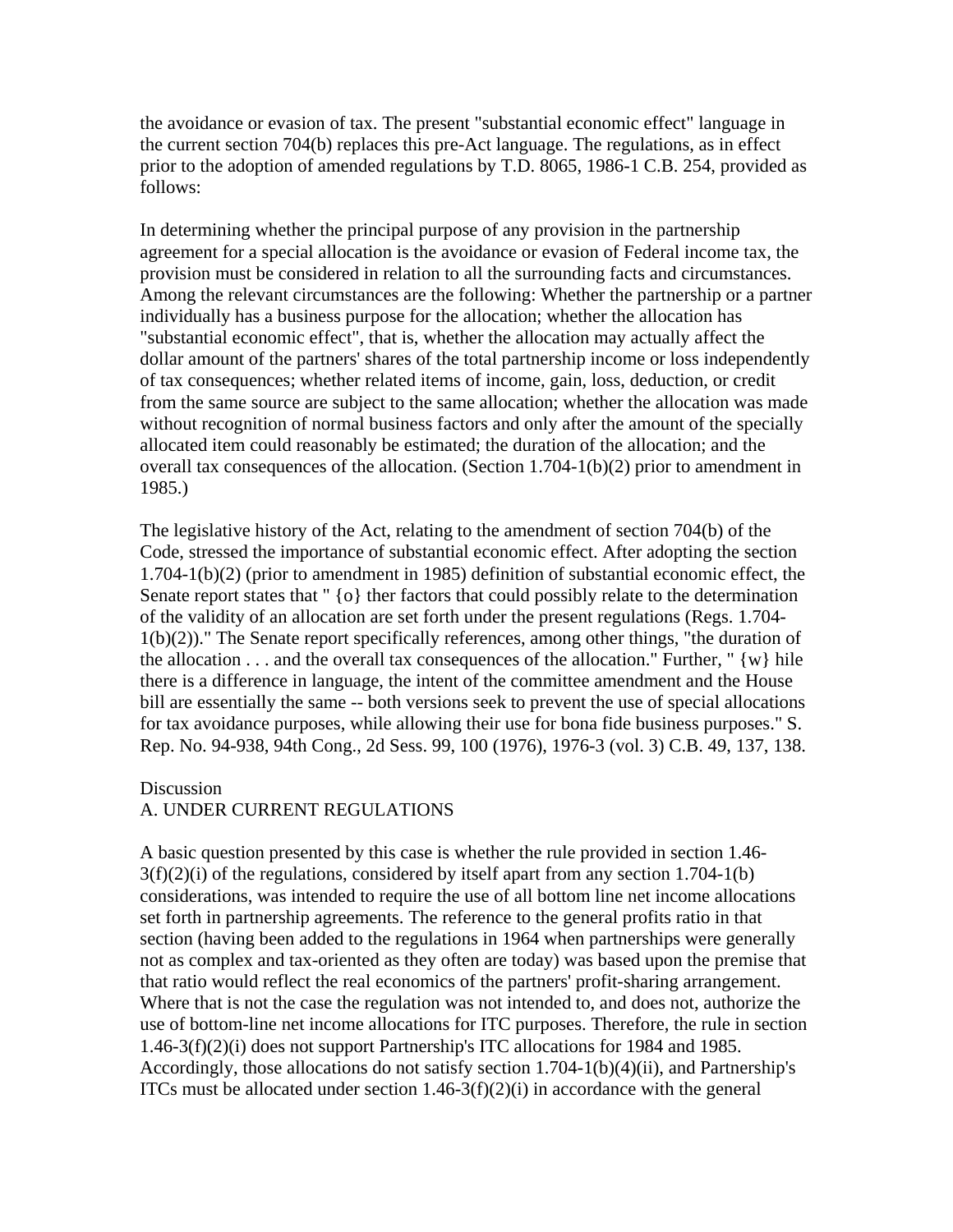profits ratio that reflects the partners' interests in the partnership (as defined in section  $1.704 - 1(b)(3)$ ).

Even assuming arguendo that section  $1.46-3(f)(2)(i)$  of the regulations, considered by itself, supported use of the net income allocations in the present case, Partnership's ITC allocations are invalid on other grounds. The "general profits" allocation described there must meet the requirements of section 704(b) of the Code and section 1.704-1(b) of the regulations. If read otherwise, section 1.46-3(f)(2)(i) would impose the unreasonable requirement that ITC allocations be based on invalid profits allocations.

Therefore, in order to be used for ITC purposes a net income allocation contained in a partnership agreement must fall within one of the three means of recognition in section  $1.704-1(b)(1)(i)$ . It must either have substantial economic effect in accordance with section 1.704-1(b)(2) of the regulations, be in accordance with the partners' interests in Partnership under section  $1.704-1(b)(3)$ , or be deemed to be in accordance with the partners' interests in Partnership under section 1.704-1(b)(4). If the partnership agreement's allocation fails all three of the applicable standards, then the general profits will be allocated in accordance with the partners' interests in Partnership under section 1.704-1(b)(3). Once the general profits allocation is recognized under section 1.704-  $1(b)(1)(i)$ , ITCs allocated pursuant to section  $1.46-3(f)(2)(i)$  fall within the deemed partners' interests in the partnership provision of section 1.704-1(b)(4)(ii).

In the present case the net income allocation is clearly not in accordance with the partners' interests in the partnership under section 1.704-1(b)(3). Nor does the allocation fall within one of the deemed rules of section 1.704-1(b)(4). Therefore, it must either have substantial economic effect or be reallocated under section 1.704-1(b)(3).

Under section  $1.704 - 1(b)(2)(ii)(b)$  economic effect is defined in terms of what the partnership agreement provides with respect to capital accounts. In this case it appears that the partnership agreement meets the capital accounts requirements except that it does not contain an unconditional deficit makeup agreement or its equivalent. However, the facts in this case may result in deemed economic effect under section 1.704-1(b)(2)(ii)(i).

Substantiality is defined in the general rule of section  $1.704 - 1(b)(2)(iii)(a)$  of the regulations in terms of what happens under the agreement. The general rule provides that the economic effect of an allocation is substantial if there is a reasonable possibility that the allocation will affect substantially the dollar amounts to be received by the partners from the partnership independent of the tax consequences.

Because profits were not even remotely expected by Partnership in 1984 there was no reasonable possibility that for that taxable year the net income allocation contained in the partnership agreement could have affected substantially the dollar amounts to be received by the partners from the partnership independent of the tax consequences. Therefore, Partnership's net income allocation lacks substantiality under the general rule. It appears likely from projections that the general rule also invalidates the net income allocation for 1985 for the reasons stated above.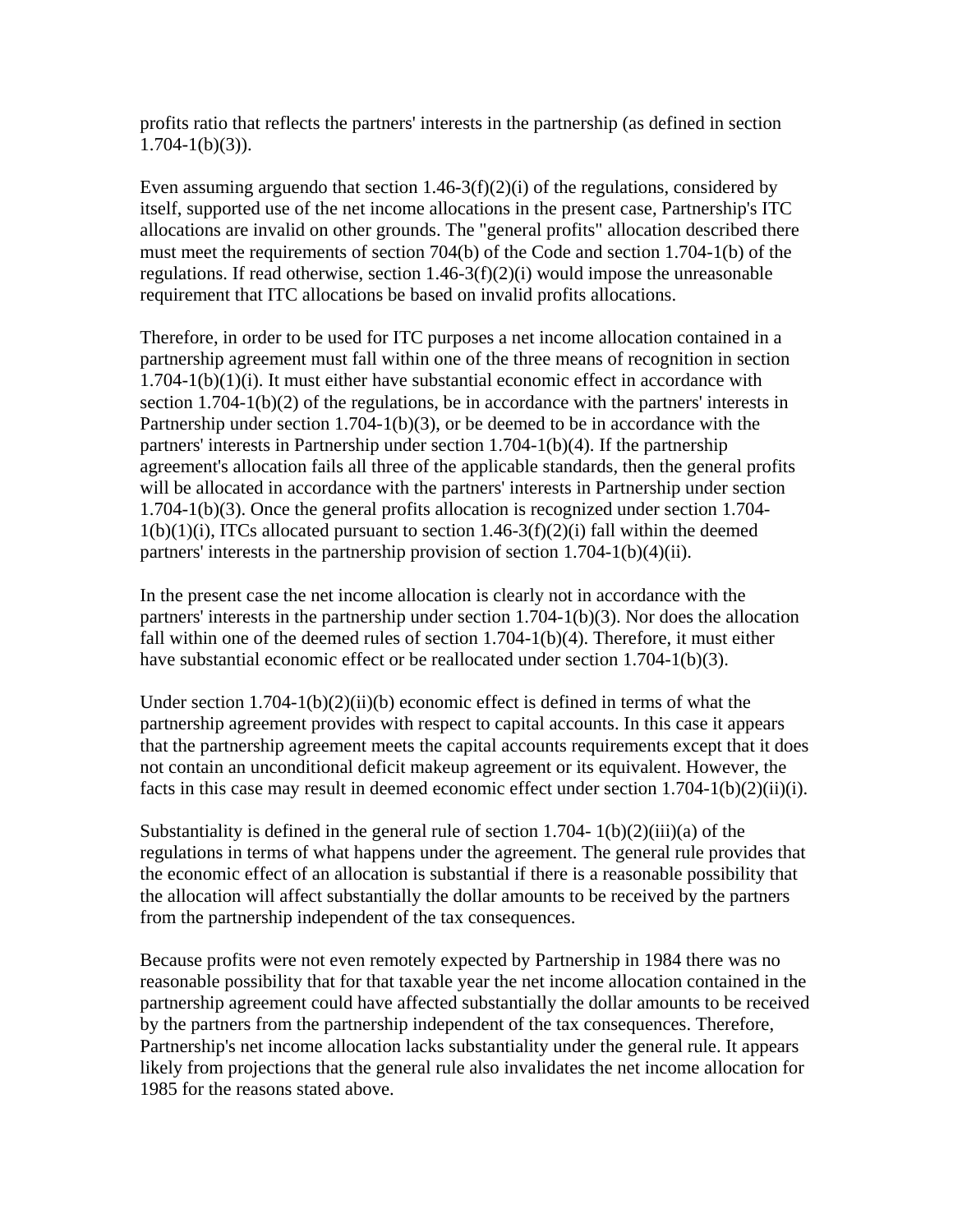Moreover, the net income allocation in 1985 may lack substantial economic effect under the transitory allocation rule of section  $1.704-1(b)(2)(iii)(c)$ . Whether or not the allocation fails the transitory allocation rule requires facts-and-circumstances determinations of the anticipated overall effect of all offsetting allocations of losses and net income (including any allocation of net income for 1985) on capital accounts and on Federal income tax liabilities, taking into account the whole period over which the original and offsetting allocations were expected to take place.

# B. UNDER PRIOR LAW

The question raised in the first paragraph under the present law discussion above is also applicable to the discussion under prior law discussion and is incorporated herein.

Since 1984 and 1985 are the taxable years at issue, section  $1.704-1(b)(1)(ii)$  requires the allocations to be considered in light of prior law. The intent of that section is to pick up all the old law that bears on substantial economic effect. Of specific relevance are the references in section 1.704-1(b) (prior to amendment in 1985) and in the legislative history of the 1976 Act to "substantial economic effect", the "duration of the allocation", the "overall tax consequences of the allocation", and the disallowance of allocations used for tax avoidance rather than business purposes. It is noteworthy that the earlier regulations employed the same test of substantial economic effect as that found as the general rule in section  $1.704-1(b)(2)(iii)$ ; i.e., "whether the allocation may actually effect the dollar amount of the partners' shares of the total partnership income independently of the tax consequences."

In this case, as anticipated, Partnership's 1984 and 1985 net income allocations were never made. Thus, they had no effect whatsoever on the dollar amounts received by the partners independent of tax consequences. Accordingly, we believe that they are not sustainable under the prior regulations. Although relevant court decisions generally determined economic effect by a capital accounts analysis (because of the facts of those cases), we see no indication that the courts interpreting prior law would have concluded that tax- avoiding allocations that have no nontax economic consequences for the partners have substantial economic effect. See Orrisch v. Commissioner, 55 T.C. 395 (1970), aff'd per curiam, 31 A.F.T.R.2d 73- 1069 (9th Cir. 1973); Allison v. Commissioner, 701 F.2d 933 (Fed. Cir. 1983).

The tax avoidance sought by Partnership in this case is flagrant. Partnership's 1984 and 1985 net income allocations were never made. They served no purpose other than to support artificially high ITC allocations to its limited partners which were totally out of line with the real economics of the arrangement, and the limited partners were expected to save more in taxes than their entire investment in Partnership. Partnership's sharp focus on tax avoidance is further evidenced by its timing of the 1984 ITCs (all of the \$ 3.7 million in leased equipment became operational in the final 11 days of 1984) and the perfect precision with which the partnership agreement avoided the application of the ITC recapture rule under section 1.47-6 of the regulations. If the limited partners' proportionate interest in the general profits of the partnership had dropped in 1987 below